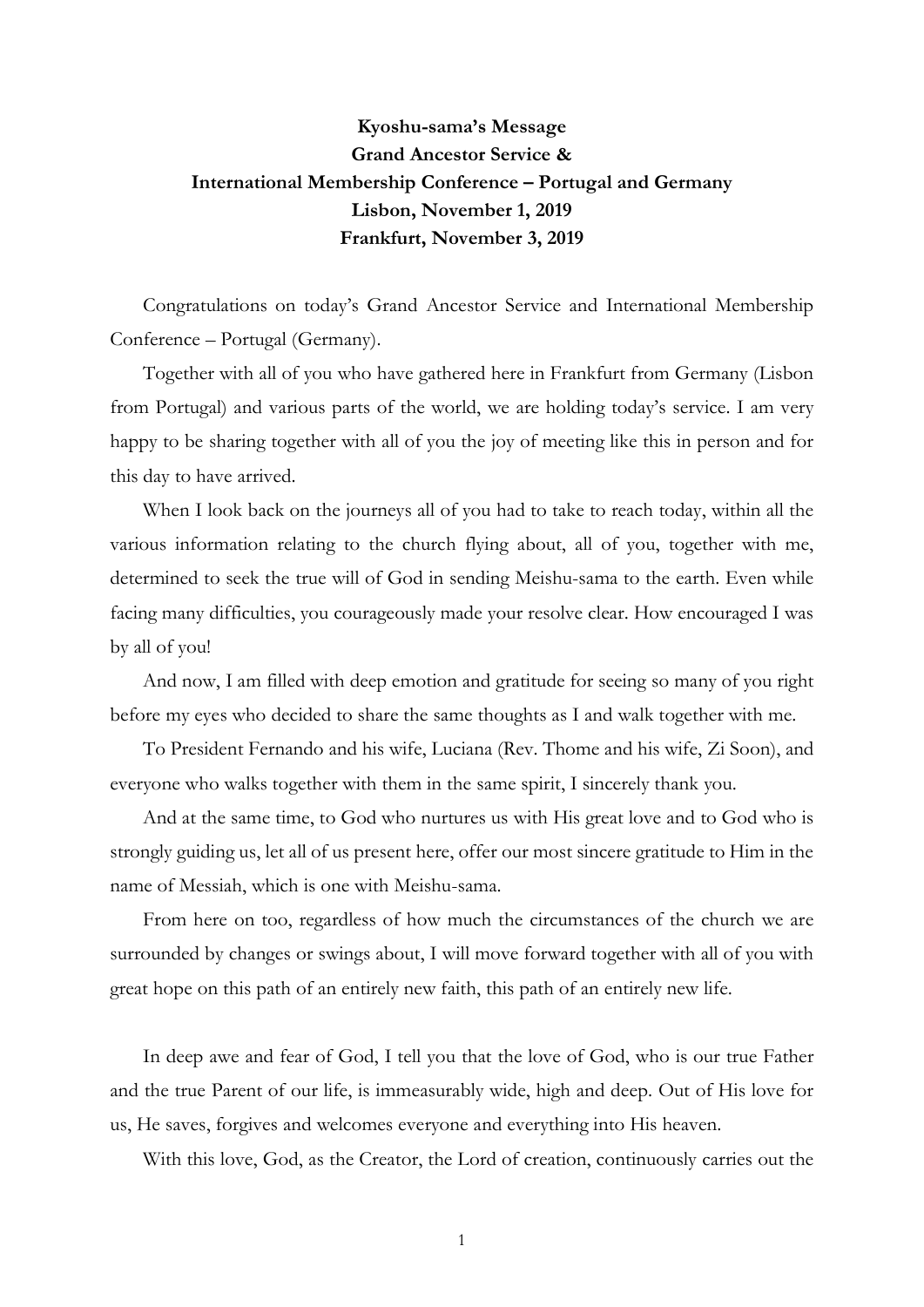work of creation, that is, the salvation of humanity. On this day of the Grand Ancestor Service, we must remind ourselves once more that God advances His divine work of saving all humanity through us and through our ancestors who are within us, just as Meishu-sama taught us that "we are the sum total of our ancestors."

 We feel as if we live on our own, as one individual. We feel as if we try to be a better person on our own, suffer, get angry, sadden, and rejoice on our own. We feel as if we serve God on our own. This, however, is not true. Our ancestors are now in the bosom of God, alive and with us. Under God, we are united with our ancestors always.

 We and our ancestors did not come into this world to simply perish after fulfilling our mission on earth. Rather, we were born on earth to serve in the eternal divine work of creation and to be newly born as a child of God, a Messiah. In short, we were born on earth to attain eternal life.

 Recently, Meishu-sama made me realize one thing. Before, I always had thought that the Practice of Sonen – the practice of surrendering to God various feelings and thoughts that appear in our mind – was the work of saving something that had happened in the past – the salvation of the past. However, I have realized that everything God does is for the future, the salvation of the future. He uses the past, the present and the future to create a new future – this is His work of creation. God is the God of the Future.

The life our ancestors led, the life we are leading now and the life that our descendants are going to lead – all of our lives have been and will be a part of God's great work of creating a new future. God's creative power is the power to create a new future and to make all things new. And remember, in heaven, in the world of beginning, God entrusted to us His Future, and we were born on earth carrying it. The Future of God is this: that He forgives each one of us without exception, welcomes us into His heaven, makes us His very own children and lives with us eternally.

Whatever our ancestors did, whatever we did, was all part of this plan of God, the Future of God. Every single moment – past, present and future – God is using all humanity, all ancestors and all nature, without exception, to carry out His task of creating a new future.

Have we not always thought about the future for us and not for God? Our future is not ours but God's. The future exists for God and not for us. Let us accept this truth with great joy! Let us from now on gladly serve in the creative work of God! And let us call out